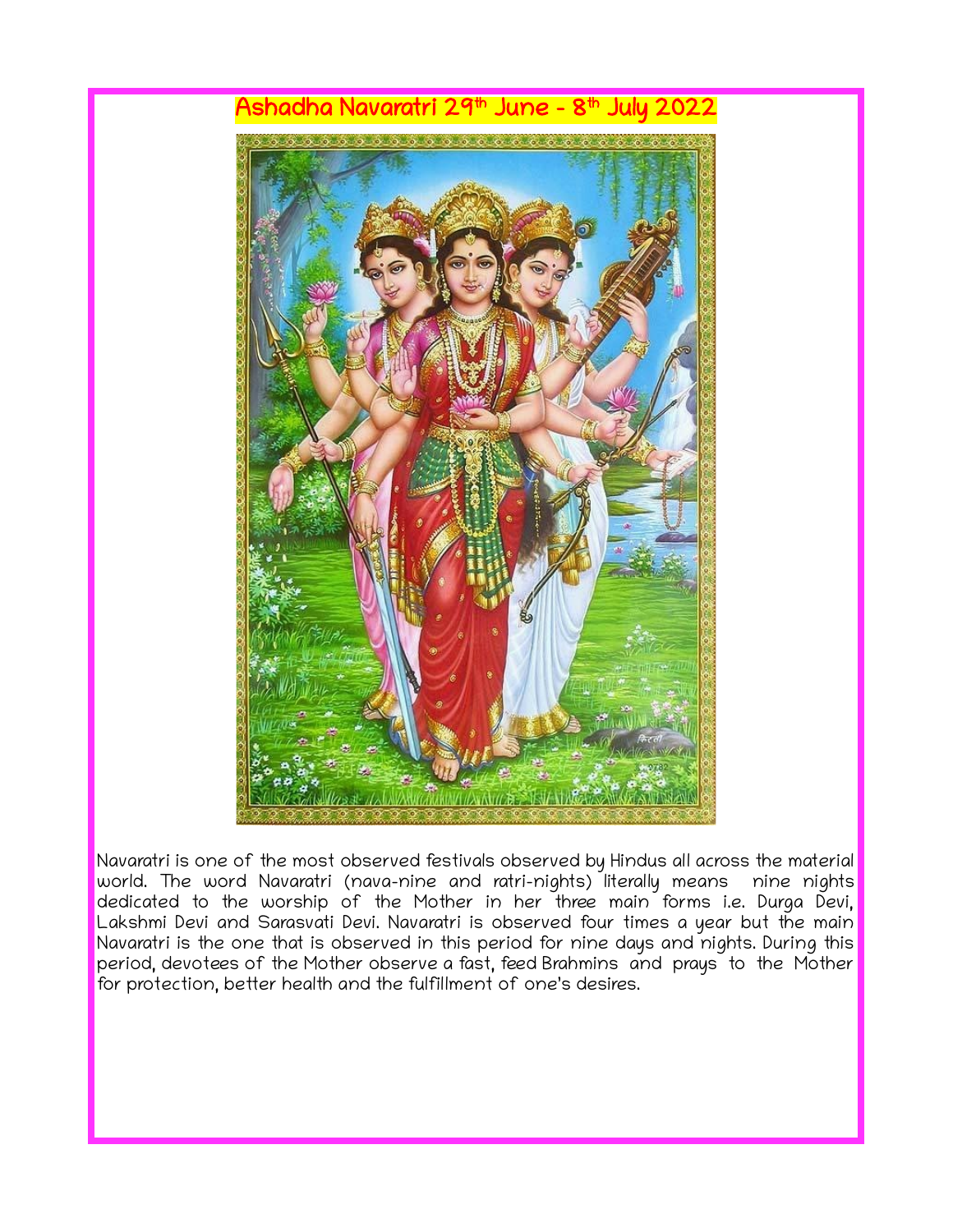Ashadha/Gupta Navaratri 2022: is the festival of nine days dedicated to the nine forms of Mother Durga or the three main forms of the Mother viz Mother's Durga, Lakshmi and Sarasvati in the month of Ashadha (June–July).

29th June - 8th July 2022. Ashadha Navaratri is observed over 10 days.

| $29th$ June - $2nd$ July                                                                                                                                                                       | Is dedicated to Mother Durga                                                                                                                                                |                                                                                                                                                                                                                                                                                                                            |  |
|------------------------------------------------------------------------------------------------------------------------------------------------------------------------------------------------|-----------------------------------------------------------------------------------------------------------------------------------------------------------------------------|----------------------------------------------------------------------------------------------------------------------------------------------------------------------------------------------------------------------------------------------------------------------------------------------------------------------------|--|
| $3^{rd}$ - 5 <sup>th</sup> July                                                                                                                                                                |                                                                                                                                                                             | Is dedicated to Mother Lakshmi                                                                                                                                                                                                                                                                                             |  |
| $6th - 8th$ July                                                                                                                                                                               |                                                                                                                                                                             | Is dedicated to Mother Sarasvati                                                                                                                                                                                                                                                                                           |  |
| $29th$ , 30 <sup>th</sup> June<br>$Ist$ July<br>2 <sup>nd</sup> July<br>3rd July<br>4 <sup>th</sup> July<br>5 <sup>th</sup> July<br>$6th$ July<br>7 <sup>th</sup> July<br>8 <sup>th</sup> July | Day I (Pratipada)<br>Day 2 (Dwitiya)<br>Day 3 (Tritiya)<br>Day 4 (Chaturthi)<br>Day 5 (Panchami)<br>Day 6 (Shashti)<br>Day 7 (Saptami)<br>Day 8 (Ashtami)<br>Day 9 (Navami) | Mother Shailputri is worshipped<br>Mother Brahmacharini is worshipped<br>Mother Chandraghanta is worshipped<br>Mother Kushmanda is worshipped<br>Mother Skandamata is worshipped<br>Mother Katyayani is worshipped<br>Mother Kalaratri is worshipped<br>Mother Mahagauri is worshipped<br>Mother Siddhidatri is worshipped |  |
| 19 <sup>th</sup> July                                                                                                                                                                          | Day 10 (Dashami)                                                                                                                                                            | Vijay Dashami                                                                                                                                                                                                                                                                                                              |  |

\*\*\* Kindly note that Hindu Vedic days differ hugely from Western Gregorian days. A Gregorian day commences at midnight and ends the following midnight, whilst a Vedic day (Tithi) can begin at varying times of a Gregorian day and vary in duration from approximately 19 to approximately 26 hours. Hence one may often find that there are two Vedic days (Tithis) in one Gregorian day or two Gregorian days in one Vedic day (Tithi) as stated above.

\*\*\* Offer Dhaar and pujas to Mata from the morning of the 29<sup>th</sup> June.

The beginning of summer and winter are two very important junctions of climatic and solar influence. These periods are taken as sacred opportunities for the worship of Durga Devi, the "warden of the material world." Jai Mata Di.

Many misunderstand the importance of Mother Durga and Lord Shiva. So we shall explain briefly. Mother Durga is the warden of the material world. Durga means "fort, prison house". So this material world is a mega prison house where one who has committed a great sin is sent. What is this great sin I am talking about? Well at one stage we where very envious of Lord Krsna and thought that we are greater than Lord Krsna and due to this grave sin we were cast into this prison house we suffer in this material world. And guess what most it seems have not learnt their lesson. Don't you find so much of envy still taking place? It seems this world is being engulfed with hate and enviousness. In this material world Mother Durga punishes us with the Trishul (the 3-pointed spear), which she holds in the hand. The 3-pointed Trishul represents the three fold miseries of life, which are as follows: - miseries caused by the higher beings, miseries caused by natural disasters and finally miseries caused by envious people. Now in the prison if the warden is favorable to one then that person's prison life can be heavenly, but if one is not in favorable terms with the warden, then life can be worse than hell. That's why we should be very humble towards Mother Durga. And remember that she is no ordinary personality. One of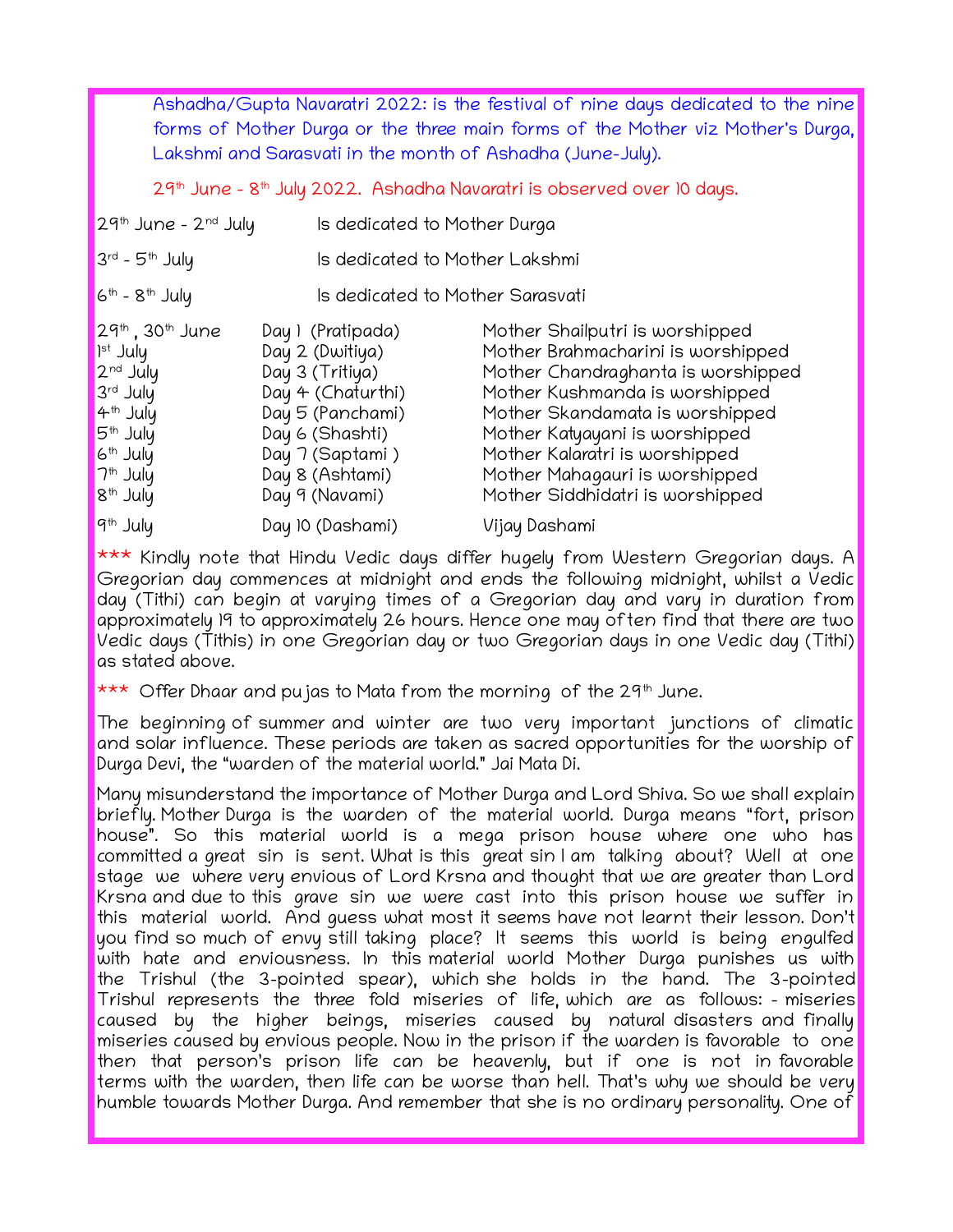her names in the Durga Sahasranama is "Vaishnavi" - the female devotee of Lord Krsna. Also in Shree Krsna Lila Mother Durga appears as Lord Krsna's sister. Now when one serves his sentence he is sent to the spiritual world. But waiting for you on the outskirts of the spiritual world is Lord Shiva (Vaishnava yatha shambu –the greatest devotee of Lord Krsna) in Shiva-loka. If one has even the slightest amount of materialism, desire, or obstacle he is sent back down by Lord Shiva to rid himself of that desire, etc.

Lord Shiva's duty is to make sure that only qualified persons are allowed to enter the spiritual world. So the husband-wife team of Durga-Shiva really plays an extremely important in Sanatana Dharma (the eternal religion). Lord Krsna would not have given these important jobs to just anyone other than the two most qualified personalities who are also great devotees of Lord Krsna.

Jai Durga Mata ...... Jai Uma pati Mahadeva



There are many versions of Mother Durga's activities. Many ask but isn't this confusion? Which do we believe? Well all are correct. You see different pastimes are enacted in different Yugas hence there are many many pastimes. Now who said Hinduism is boring.

So some of the Kathas are as follows: Durga Devi's mother desired to see her daughter. So Lord Shiva permitted her to go and see her mother only for nine days in a year. The festival of Durga Puja marks this brief visit and ends on Vijaya Dasami, when Mother Durga leaves for her return to Mount Kailash. Another katha is that these nine days are held in commemoration of the victory of Mother Durga's over the great demon Mahishasura, the buffalo-headed demon. Another version is that Mother Durga fought with Bhandasura and his forces for nine days and nine nights. This Bhandasura had a wonderful birth and life. When Lord Shiva burnt Kama (Cupid) with the fire from his third eye, Shree Ganeshji playfully molded a figure out of the ashes, and the Lord breathed life into it. Thus the terrible demon Bhandasura was created. He engaged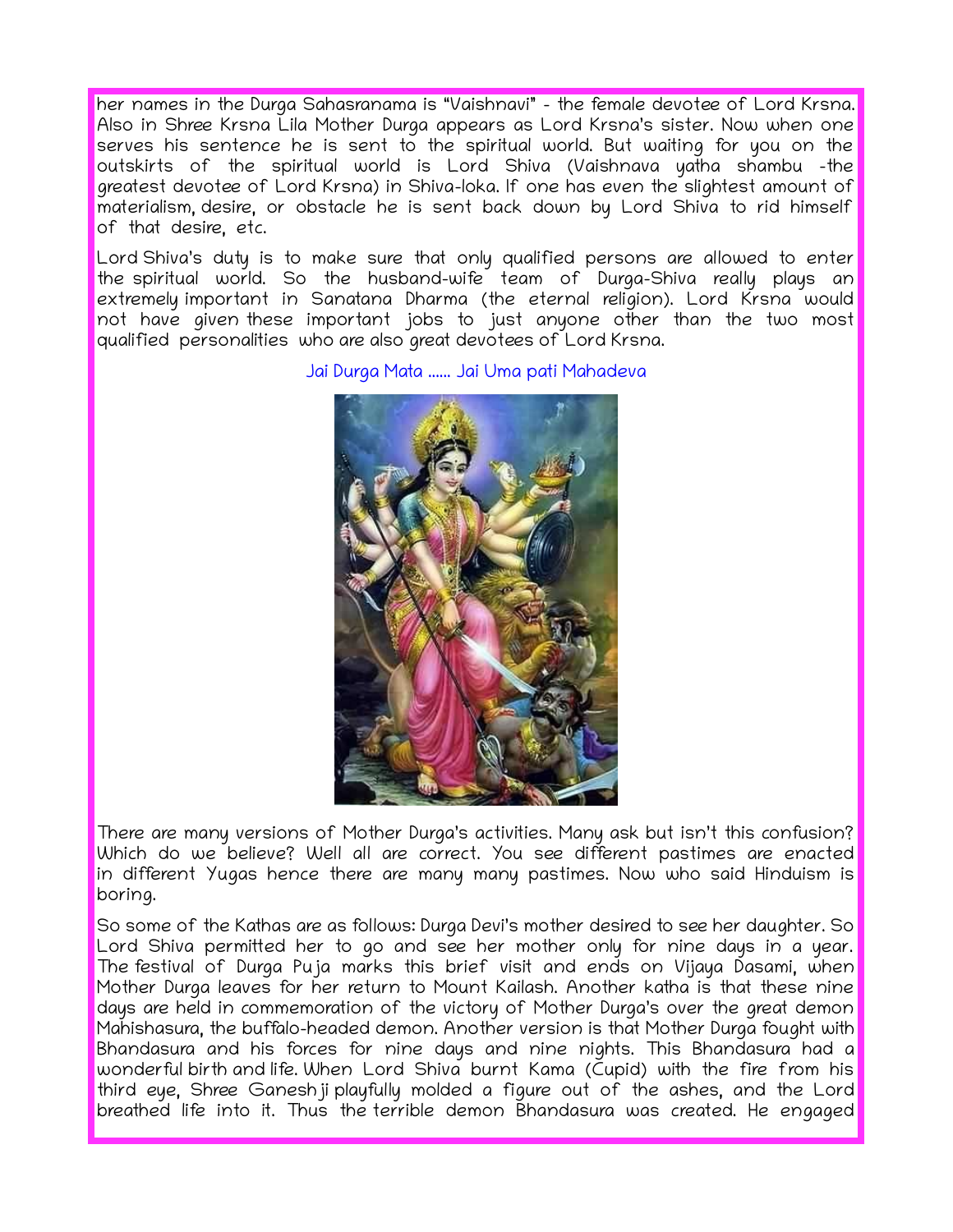himself in great penance and on account of it obtained a boon from Lord Shiva. With the help of that boon, he began harassing the three worlds. Then Mother Durga could not stand this and fought with him for nine nights - the demons have extraordinary strength during the night and killed him on the evening of the tenth day, known as Vijaya Dasami. This year Ashadha Vijaya Dasami falls on the <mark>9th July.</mark>

(Vijaya Dasami is a very auspicious day. On this day Mother Durga bestows her divine blessings upon those who have observed a vrat/fasting for the 10 days for Her.) Also since learning of any science is begun on this day. It was on this day that Shree Arjuna worshipped Mother Durga before starting the battle against the Kauravas on the field of Kurukshetra. Also Shree Raam worshipped Mother Durga at the time of the fight with Ravana, to invoke her aid in the battle. This was on the days preceding Vijaya Dasami. He fought and won through her grace. (But please understand that Shree Raam did not need Mother Durga's help, after all He is the Supreme Lord, but to engage His devotee He allowed it. This is the Lord's mercy upon His devotees.)

A child is more familiar with the mother than with the father, because the mother is very kind, loving, tender and affectionate, and looks after the needs of the child. In the same way we cannot go to Lord Krsna, Lord Shiva, Lord Rama, etc without the mercy of their consorts (wives), i.e. Radharani/Rukmini, Ma Durga, and Sita-devi respectively. So in the same way one can easily attain the mercy of the Lord once one receives the mercy of Their consort. So one has to receive the mercy of Mother Durga first to receive the mercy of Lord Shiva. Durga Devi's grace and mercy, compassion, knowledge, power, glory are endless. She can bestow upon the devotee material prosperity as well as spiritual freedom. Remember she is a devotee of Lord Krsna, and to go to Lord Krsna one has to receive the mercy of a devotee and who better than Mother Durga.

Approach Ma with an open heart. Lay bare your heart to her with frankness and humility. Be as simple as a child. Ask Ma to remove your egoism, pride, vanity, envy, cunningness, selfishness and meanness but also pray to Ma to bless you with wealth (material and spiritual), auspiciousness, prosperity, knowledge and so forth. Make a total, unreserved self-surrender to Ma. Sing Ma's glories and chant Ma's names with total faith. Navaratri is one of the most suitable times to perform intense spiritual practices. So do not waste this opportunity.

Navaratri is actually divided into three days. The first three days is dedicated to Mother Durga, the next three days are dedicated to Mother Lakshmi and the last three days are dedicated to Mother Sarasvati.

## Naivedyam (food offerings) to the Mothers during the Navaratri Fast

During Navaratri, devotees prepare sattvik offerings for the Mothers, apart from the regular food items, which include puran (a sweet made of gram and jaggery) and varan (an item made of toor-dal) in the meal. The Naivedhyam, which includes puran and varan, radiates the activated raja component and thus energy-laden, absolute Fire element frequencies, from the Universe, get attracted to it in less time. When one consumes the Naivedhyam as prasad, one benefits from the energy frequencies which are absolute Fire element oriented and, thereby, purification of one's gross and subtle bodies takes place. The Navaratri fast is observed from the first day to the ninth day. Some devotees only observe a fast during three days i.e., a first fast during any one of the first three days and a second fast during any one of the next three and last in any one of final three days. Some devotees consume just milk and fruits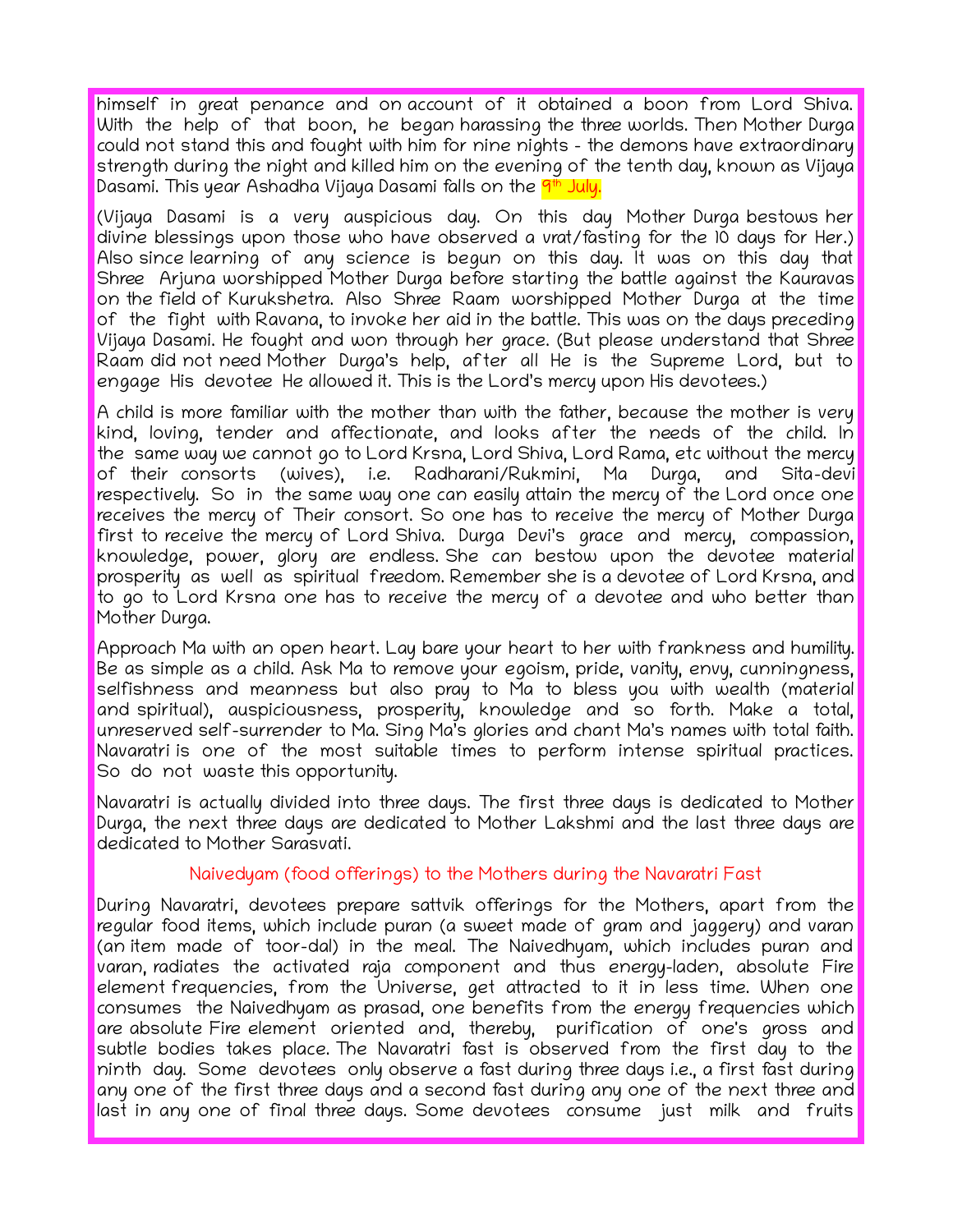during the nine days. Most devotees take a single meal during the day. Nonvegetarian food and intoxicants are totally avoided. Do note however, it's not compulsory to offer the offerings below, it's just a guide.

In South India, nine types of Naivedyam (food offerings) are offered to Mother Durga during Navaratri. In India, the nine Devi's worship differ from place to place and state to state, so the Naivedhyam (food) also differs. We are kindly providing a list of Naivedhyams for Navaratri (as per the standard procedure):

1. First day – Shailaputri Devi is worshipped as Shree Kanaka Durga – Chalividi (fried rice), vadapappu (boiled Bengal grams), and payasam (sweet rice) naivedyam.

2. Second day – Brahmacharini Devi is worshipped as Balatripura Sundari Devi – sweet boondi and chickpeas naivedyam.

3. Third day – Chandraghanta Devi is worshipped as Gayatri Devi – Rava (wheat semolina) kesari and pulihora (sour rice/tamarind rice/lemon rice) naivedyam.

4. Fourth day - Kushmanda Devi is worshipped as Annapurna Devi – Pongali (cooked sweet rice-dal) naivedyam.

5. Fifth day – Skanda Mata Devi is worshipped as Lalitha Tripura Sundari Devi – Pulohorai/Pulihora (sour rice/tamarind rice/lemon rice) and Pesara boorelu (recipe of Green grams) naivedyam.

6. Sixth day – Katyayani Devi is worshipped as Saraswati Devi – bellam Atukulu (beaten rice with jaggery), Senaga pappu (Bengal gram), and coconut are offered as naivedyam.

7. Seventh day – Kalaratri Devi is worshipped as Mahalakshmi Devi – Ksheerannam (rice boiled in milk), bellam (jaggery), and sugar are offered as naivedyam.

8. Eighth day – Mahagauri Devi is worshipped as Sri Durga Devi – Garelu (Vedda) and lemon juice are offered.

9. Ninth day – Siddhidhatri Devi is decorated and worshipped as Mahishasura Mardhini Devi – Chakra Pongali (pudding) is offered as naivedyam.

10. Tenth day – Durga Devi is worshipped as Sri Rajarajeshwari Devi – Pulihora and garelu are offered.

Please note that The Nine Goddesses to worship during Navaratri, the nine types of colours, and nine types of Naivedhyams (food offerings) may differ as per the particular temple's Agama Shastra and their owned rituals. This can also change according to the nakshatra, tithi, and year.

So the first three days we pray to Mother Durga - we pray to Ma to destroy our impurities, our vices and our defects. We pray to Ma to guide us through the many dangers and pitfalls that we experience in our lives, and to prevent such negative occurrences in the future. Thus the first three days mark the first stage of the destruction of impurities and the determined effort to root out the evil tendencies in us.

Once you have accomplished your task on the negative side- that of breaking down all the impure propensities and old, vicious habits - the next step is to build up a sublime spiritual personality, to acquire positive qualities in place of the demoniac qualities. Now the devotee must cultivate and develop all the auspicious qualities that a devotee should possess. The devotee has to earn spiritual wealth to enable him/her to receive the rare gem of divine wisdom. If this is not achieved then the old demoniac natures will surface again and again. Hence, this stage is as important in a devotee spiritual life as the first step. The difference between the first step and the second step is that the first step is ruthless and determined annihilation of the impure egoistic self and the latter is an orderly, steady, calm and serene effort to develop purity. Now this serene side is depicted by the worship of Mother Lakshmi. Ma (being the wealth–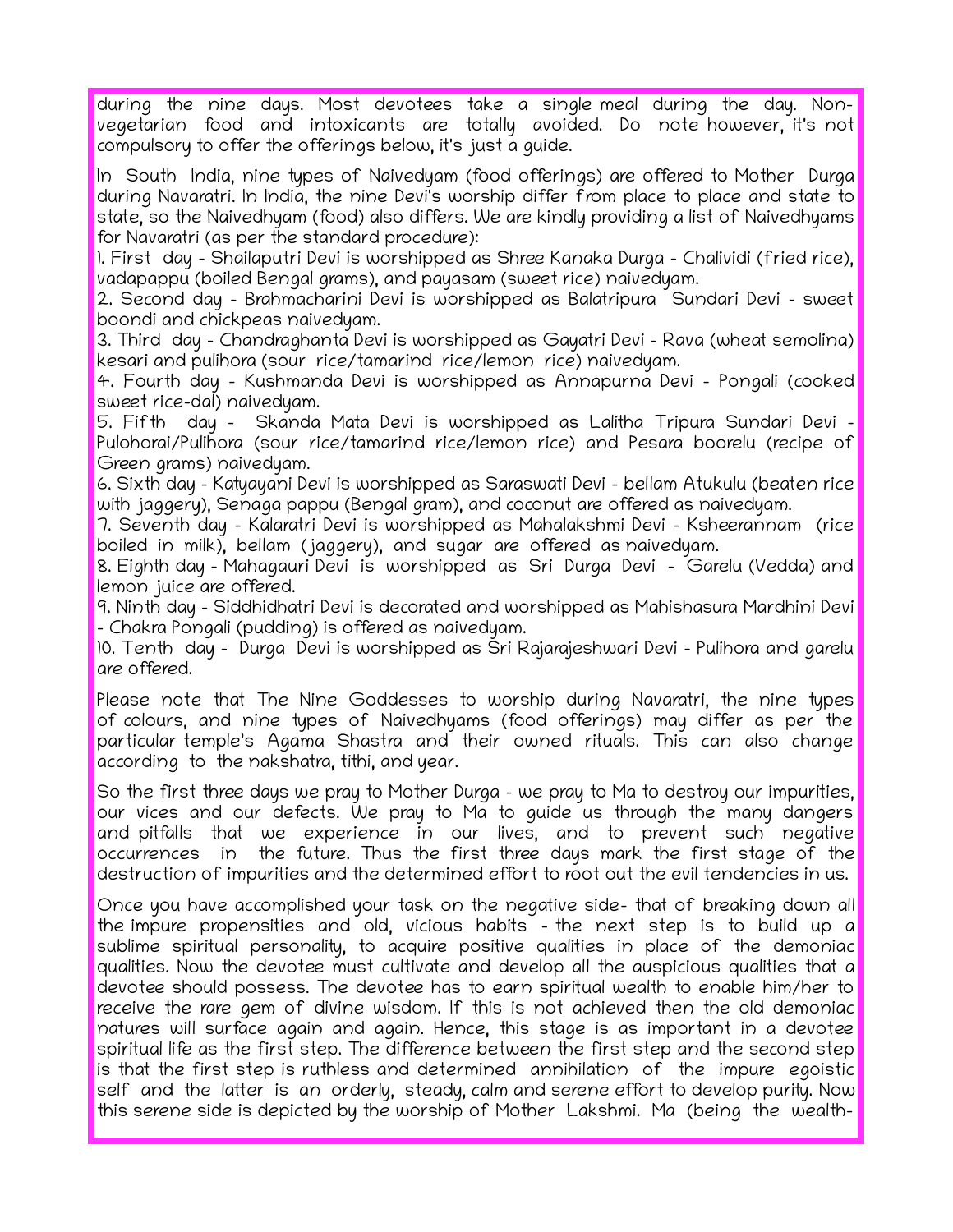giving aspect of Lord Narayana) bestows upon the devotee the inexhaustible divine wealth. Once the devotee succeeds in rooting out the evil propensities, and develops pure, divine qualities, he/she becomes competent to attain wisdom. He/she is now ready to receive the light of supreme wisdom and divine knowledge. At this stage comes the devout worship of Mother Saraswati, who is divine knowledge personified, the embodiment of knowledge of the eternal truths. Ma bestows on the devotee the rarest gem i.e. knowledge of the Supreme Lord. (Please note Mother Saraswati is no ordinary personality. Besides being the wife of Lord Brahma, Ma along with Shree Ganesh-ji is always worshiped first at the commencement of any studying or pujas. In the Srimad Bhagavatam 1.2.4 Shree Sukadeva Goswami chants "Devim sarasvatim" - "Before reciting this Srimad Bhagavatam I offer my respectful obeisance's to Lord Narayana, Mother Sarasvati, the goddess of learning and to Srila Vyasadeva." So for Sukadeva Goswami to chant Sarasvati Devi name says it all. He gives Ma plenty of importance.





Then on the next day i.e. the <mark>9th</mark> on Vijaya Dasami great celebrations are held.

So briefly once again during on the first three days worship a Mother Durga murti/picture at your altar place. The murti/picture should be garlanded and looking very beautiful. Offer Ma arati (incense, lamp, flowers and finally sweets/fruits/or milk). The sweets/fruits/or milk should be consumed later. Then you should chant the mantras that we have supplied below as a guide. If you have a special mantra you can also chant that as well. Mother Durga only had Dhaar to drink in the 9 days, Mata didn't eat anything until the demons were all destroyed hence many devotees to show their commitment to Mother Durga also observe a fast/vrat for 9 days like Mother Durga did. If it's possible, try to perform a salt less fast until the evening in these ninedays or try to perform it according to your abilities. (If you suffer from diabetes, etc it will not be possible, so as I have mentioned perform this vrata according to your abilities. The idea is to try to perform the vrata with faith and not be fanatical.

On Vijaya Dasami, Kanya Puja is performed. Nine young girls below the age of 10 are worshipped as the embodiments of the Divine Mother. They are fed sumptuously and, amongst other things, presented with new clothes (or gifted something as a present according to your means). On this day you can perform a grand puja glorifying the three mothers.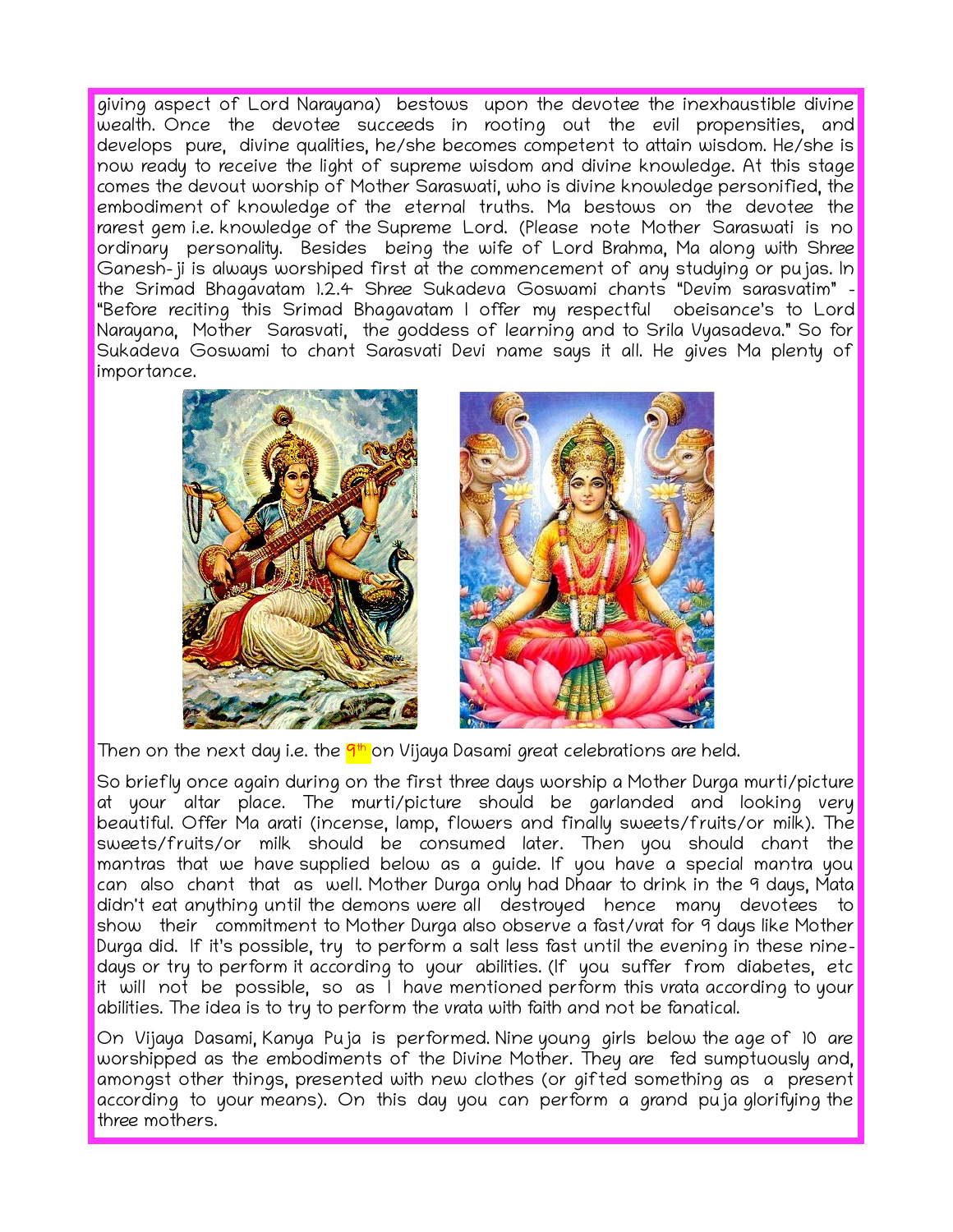Mantras of Mother Durga/Kali to chant during this period:

Om hreeng dung durgaayai namah

Om hreeng shreeng kleeng durgati naashin-yai mahaa maayaa yai namah (this is a wish fulfilling mantra)

Om Aing hreeng kleeng chaamun-daayai vich-chai namah

Please note the <mark>n</mark> and <mark>d</mark> are pronounced with the tip of tongue on the roof of your mouth.

Mantras of Mother Lakshmi to chant during this period:

Om Shreeng mahaa lakshma-yai namah

Om shreeng hreeng kaleeng hreeng shree mahaa lakshmai ya namah

Mantras of Mother Sarasvati to chant during this period:

Om shreeng hreeng sarasvat-yai namah

Om aing hreeng shreeng vaag-dev-yai saras-wat-yai namah

On the 29th June, after having a bath, Jau seeds (a.k.a barley seeds, jau seeds, jav seeds, yava, hordeum vulgare) are planted on a tray which has sand in it so that this grows in front of the lota for the next 10 days which the Mothers will be worshipped (all of which are explained below, in the Simple D.I.Y. Navaratri Puja). In the evening of the  $28<sup>th</sup>$  June, add one handful of Jau seeds in water and let it soak overnight. Every day a little water is sprinkled over the seeds. These seeds will germinate for the 10 days. "Why this is performed?" one may ask - this is done to honour Mother Shakambhari devi (who is mentioned in the 11<sup>th</sup> chapter of the Durga Paath and is none other than an expansion of Mother Durga). Mother Shakambhari devi is the mother of nourishments. For more information on Mother Shakambhari devi kindly Ctrl-Click ([HERE](http://dipika.org.za/wp-content/uploads/2015/04/Shakambhari-Devi-3.pdf)).

## Simple D.I.Y. Ashadha Navaratri Puja

On the morning of 29<sup>th</sup> June, after having a bath, you should wear fresh clothes. Then at your prayer place, sprinkle water to purify the place. Then sprinkle ata (flour) on a clean board/tile (or see what you can use – use your discretion). This is called a mandala/bedi (a place where the prayer is going to be performed). Fill a clay/brass/copper pot with white or basmati rice, place five fresh washed mango leaves in the pot and place a coconut (the coconut should been already cleaned and ready for worship) in the pot. Thereafter drape a red cloth or a sari (preferably a red colour sari) on the coconut. Then place this pot at the center of the mandala. Fresh grains are used in the worship as they convey the idea of growth and prosperity. (YOU KEEP THIS POT AND COCONUT FOR 10 DAYS - worshiping the mothers daily).

Lighting of Akhand deep: Akhand means continuous and deep is an oil lamp; thus Akhand deep is a continuously burning lamp. An oil lamp symbolizes absolute Fire principle. During Navaratri, the atmosphere is charged with a glow that is laden with absolute Fire principle. The frequencies emanating from this glow are attracted towards the flame of the Akhand deep resulting in their constant movement into and around the house. Hence it is important to light an Akhand deep during Navaratri. Of course common sense should prevail - meaning that if no one is at home for some parts of the day, the lamp should not be burning. Rather light it daily when the puja is being performed.

On the mandala place a Lord Ganesh murti and place the picture (please print this picture before hand) given at the beginning of this article of the Three Mothers in front of the pot. Now offer an agarbatti, lamp or flower (or all three) to Shree Ganeshji (turn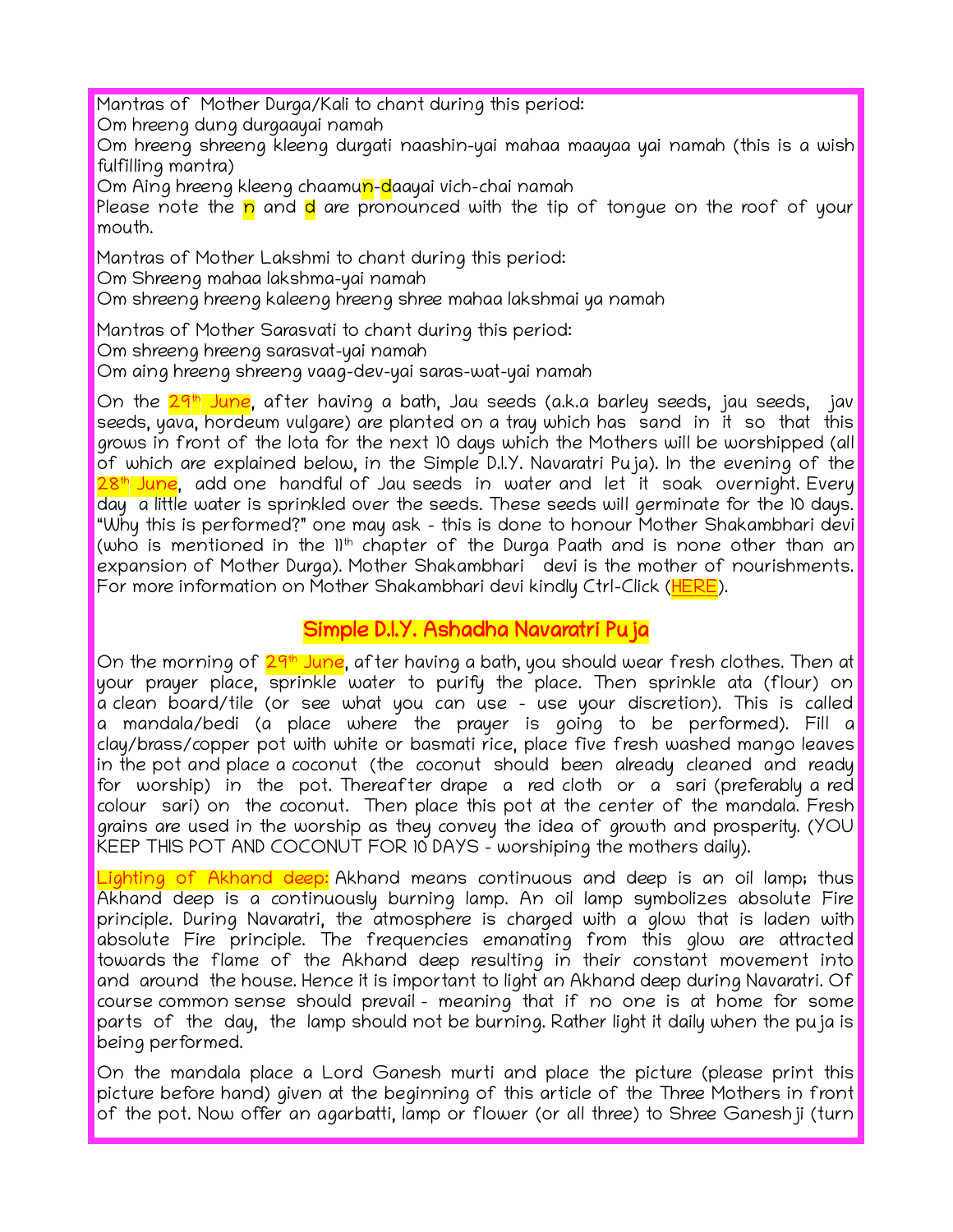seven times clockwise around the murti), and pray to Shree Ganeshji and praying to him to remove all obstacles in the path of your prayer. Now you can invoke all the Three Mothers into the pot (khumbha/lota). Pray to the Three Mothers asking the Mothers to please enter in the pot (khumbha/lota) and accept your prayers. Now chant the following: 1) Om swagatam su swagatam - Om Durga-yai namah, Om Lakshmee-yai namah, Om

Sarasvati-yai namah (Swagatam means O Mothers I welcome you.)

Now garland the coconut.

Then offer flower or flower petals. (Pushpam = flowers)

2) Om idam pushpam – Om Durga-yai namah, Om Lakshmee-yai namah, Om Sarasvatiyai namah

Then offer incense (Dhoopam = incense)

3) Om tato dhoopam aghraa-payaami – Om Durga-yai namah, Om Lakshmee-yai namah, Om Sarasvati-yai namah

Then offer lamp (Deepam = lamp)

4) Om prat-yaksha deepam darshayaami – Om Durga-yai namah, Om Lakshmee-yai namah, Om Sarasvati-yai namah

You offer the above items by turning the items seven times around the coconut.

5) Om naivedyam samar-payaami – Om Durga-yai namah, Om Lakshmee-yai namah, Om Sarasvati-yai namah

(Offer cut fruit) (Naivedyam = food)

You can also place a small lota of milk or Dhaar next to the coconut.

6) Offer prayers for forgiveness

Om yaani kaani cha paapaani janmaantara kritaanee cha, taani sarvaani vinashyanti pradakshinaa pade pade //

Then offer your personal prayers to The three Mothers. Request The three Mothers for whatever you desire and the Mothers being so merciful will grant what you desire. But be careful what you desire for...You can chant (or play on a CD/cassette player) the three mothers Chalisa or any mantras of the Three Mothers. Some mantras are given above.

After the worship of the coconut/pot for 10 days various auspicious articles (like rice, sari, and so forth) are given in charity to some deserving lady or if you like you can keep the sari for yourself.

Famous Question is what to do with the coconut after the Puja. During the Mothers Puja, the Three Mothers was invited into the coconut but now once the Puja is completed the Three Mothers return back to their abodes to be with Their Husbands and thus the coconut becomes Prashad.

Famous Question is what to do with the coconut after the Puja. During the Mothers Puja, the Three Mothers was invited into the coconut but now once the Puja is completed the Three Mothers return back to their abodes to be with Their Husbands.

WHAT DO I DO WITH THE COCONUT?

There are three (3) options,

(1) One now proceeds to a river or Ocean to immerse the coconut.

Then recite the following mantra for immersion with raw white rice, flowers in your right hand - Yaantu Deva-Ganaah Sarve, Poojaa maadaaya Maamakim // Ishta-Kaama-Samriddhyartham, Punaraagamanaaya Cha॥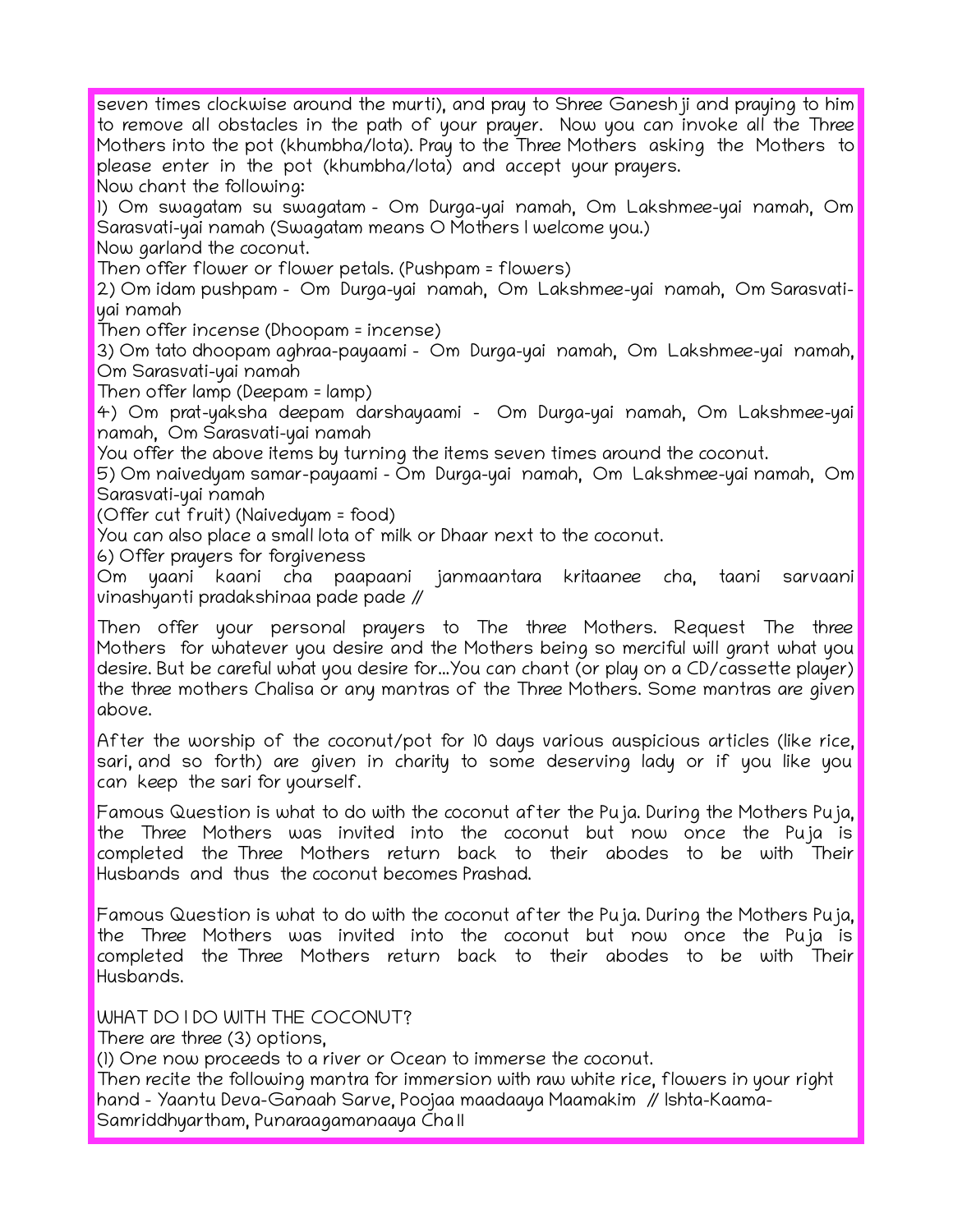Mantra Meaning - May all the Devi's accept the worship performed by me and leave here to come again for the prosperity of the desired desires.

Durga Visarjan is a ritual performed at a specific time during Vijaya Dasami (<mark>9th July 2022</mark>). Most times, Visarjan Muhurat (auspicious time) occurs during morning after sunrise. Of course this time won't be feasible for many so during the day this can be observed.

(2) Dig a hole ( $\frac{1}{2}$  metre) in your yard. Fill with water (and the do as #1. This is to simulate a river or ocean. This is for those that reside far from a river or ocean.

(3) The coconut placed on the kalash is broken and eaten as prashad. Distribute between your family members and friends.

Do note: BEST ADVICE IS TO FOLLOW #1 if all circumstances are ideal.

WHAT DO I DO WITH THE SARI OR CLOTH?

I am huge propagator of protecting Mother Earth. Disposing of Sari's in the ocean is not ideal due to marine creatures may be harmed.

I humbly suggest keeping the sari and gifting it to a family member or friend to adorn herself as Matarani's Prashad (blessings).

Question: When does one break their salt-less Navaratri vrat?

Answer: Generally, after the Durga Visarjan ritual, one break their Navaratri fasting. Hence Durga Visarjan timing can also be considered for Navaratri Parana (breaking with salted foods). If you had observed a salt-less vrat then break your vrat with salted vegetarian foods after your Vijaya-dasami prayers on the **9th**. Many staunch devotees do break their salt-less fast after sunset on the 9th.

 $*$  If you are implying about breaking with non-veg foods then I am not the appropriate person to answer that. I am an advocate of vegetarianism.

\*\*\* Kindly note that all the pooja ingredients should be disposed off in a way that it should not harm our environment as well as our religious sentiments should also be maintained.

## How to perform your own Ashadha Navaratri Havan

The Havan can only be performed during the Navaratri period and NOT on Vijay Dasami.

The Navaratri Havan is performed in your home. You should have a bath and put on clean clothes before proceeding to the puja place. Have all the requirements for the Puja and the havan arranged on a tray beforehand. Sit facing East or North.

Wash your hands and then place some water in your right hand and sip water from the palm of the right hand, chant Om Vishnu, wash your hands again and do this two more times.

Say in English "O Lord Krsna on this day (which ever day you are performing the havan), in this month of Ashwina, your name, I am performing my Navaratri Havan.

Take a betel leaf, betel nut, rice and flowers and pray to Shree Ganeshji "Om ganapataye aavaahayaamee sthapayamee" and keep on the bedi. Offer Lord Ganesha incense, lamp, flowers and some sweet rice and then betel leaf and then finally lamp. Then offer Lord Ganesha his favourite food viz. kheer (sweet rice), sugar candy and laddus.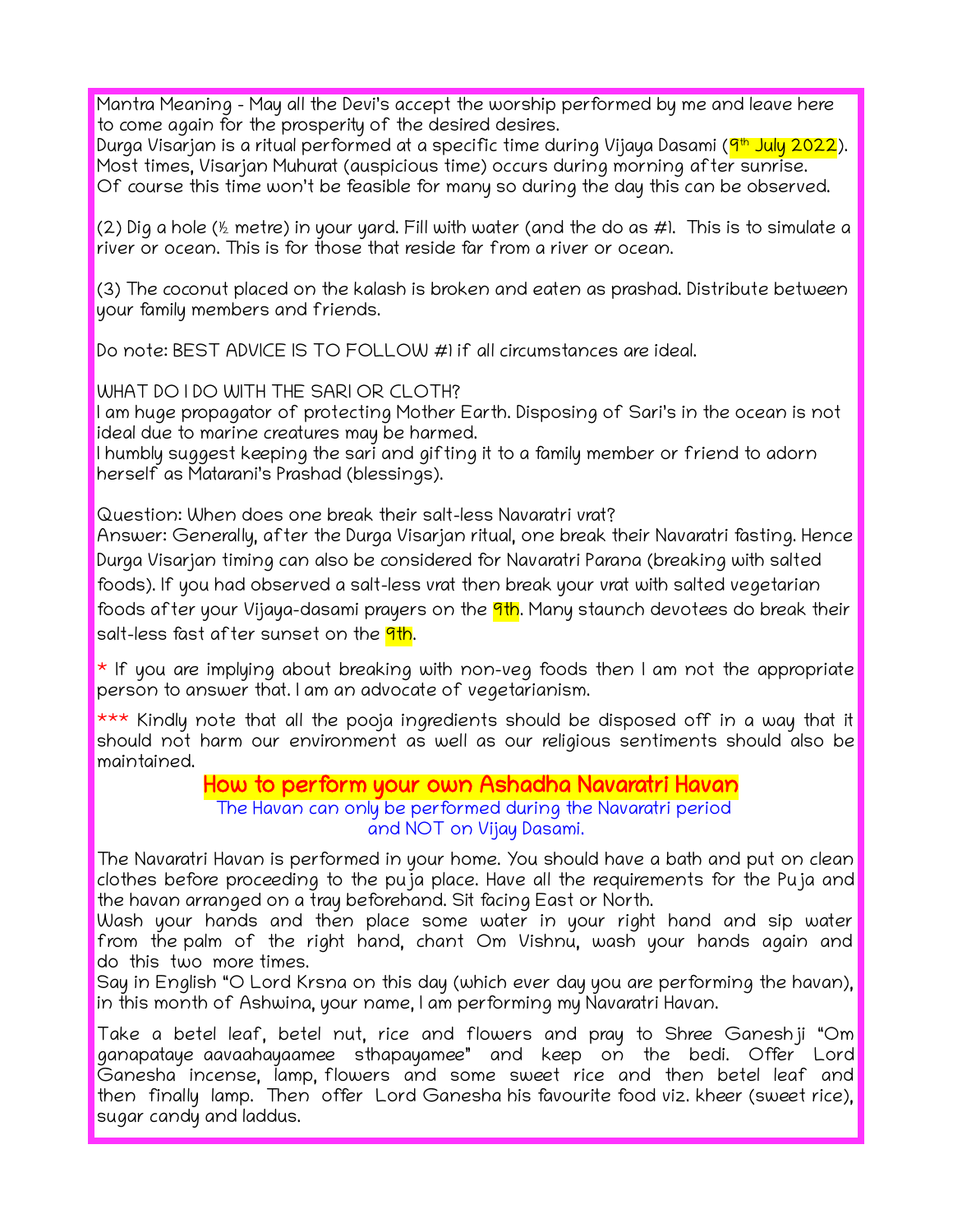Take another betel leaf, betel nut, rice and flowers and pray to The Three Mothers "Om Durga-devi, Lakshmi-devi Sarasvati-devi aavaahayaamee sthapayamee" and keep on the bedi. Then offer The Three Mothers incense, lamp, flowers and some sweet rice and then betel leaf and nut and then finally lamp.

Then light the fire with a pieces of camphor and place in the havan kund. Place some wood in the kund now. You can add more camphor in the kund.

Chant the mantra Om Agni Devtaa bhyo Namah

Offer a Tulsi Twig into the fire. (this is optional).

The Samaghree mixture consists of (Til, white rice, jaw  $\{$  jau $\}$ , nav-daan, and lobhan). Now we start the havan. Every time "swaahaa" is chanted, offer samaghree into the fire.

Om Ganapata-ye swaahaa Om Sarasvati-yai swaahaa Om sooryaaye swaahaa Om somaaye swaahaa Om angaarkaaye swaahaa Om budhaaye swaahaa Om brihaspataye swaahaa Om shukraaye swaahaa Om shanaish-charaaye swaahaa Om raahave swaahaa Om ketave swaahaa Om Prajaapataye swaahaa Om Indraaya swaahaa Om Agnaye swaahaa Om Bhooh swaahaa Om Bhuvah Swaahaa Om Swah Swaahaa Om Hanumate swaahaa

Om aim hreem kleem chaamun daayai vich chai swaahaa x 9 "Om trayam bakkam yajaa-mahe sugan-dhim pushti-vardhanam urvaa-rooka-miva bandha-naam mrityor mooksheeya maamritaat" Om swaahaa x 11 om shareeng hareeng kaleeng hareeng shri maha lakshmiyai swaahaa X 9 Om Namo Naaraaya-naaye swaahaa Om Namo Bhagavate Vaasudevaayaa swaahaa Om Shree Vishnave swaahaa Om shreeng hreeng sarasvat-yai swaahaa X 9 Om Brahmaye Swaahaa Om Sarva Devee Devebhyo swaahaa.

Offer samaghree 9 times with the Maha Mantra "Hare Krishna Hare Krishna Krishna Krishna Hare Hare Hare Rama Hare Rama Rama Rama Hare Hare" to allay for any mistakes committed during the havan.

Offer water three times around the havan kund.

Finally place two purees on top of each other, place the balance of the samaghree on top of these, on top of this place a betel leaf, a betel nut, some white rice, a few drops of ghee and place whole into the fire while chanting "Om sarvam vai poornam swaahaa", and place this in the middle of the fire. Offer the rest of the ghee into the fire. Thereafter